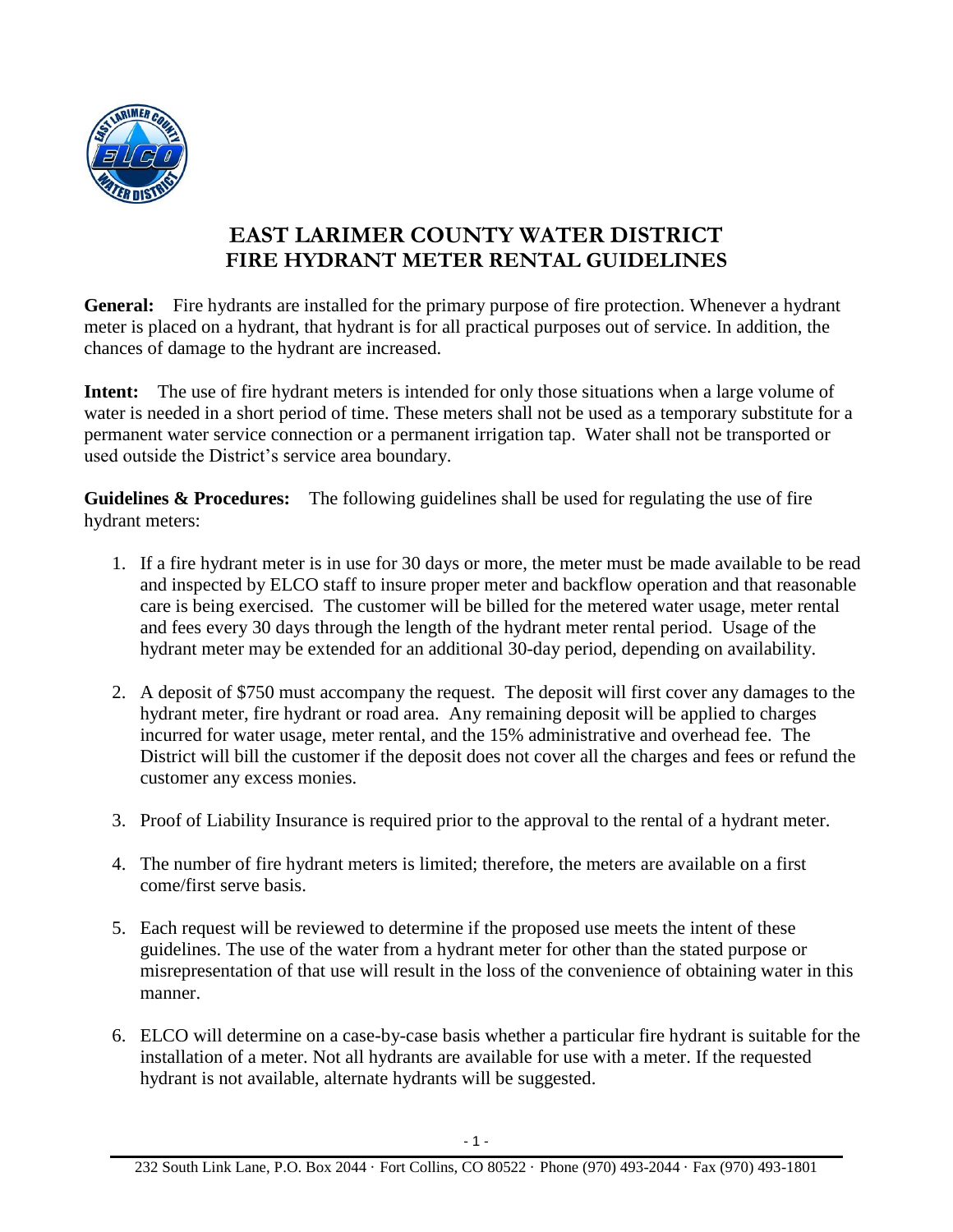- 7. The customer shall control the flow of water from the meter with valve assembly provided with the meter and is responsible for securing this valve to prevent unauthorized use of water by others. Meters must be removed from hydrant when not in use and securely stored to prevent damage or theft.
- 8. During winter months, fire hydrant meters will be issued only during periods of mild weather to prevent damage from frozen piping and hydrant assemblies.
- 9. Meters will be issued with a male 2 1/2-inch National Standard thread connection. No hoses or adapters of any kind will be provided. These items are available from local rental businesses.
- 10. The customer is responsible for all rental fees and other charges as outlined in the attached Summary of Fire Hydrant Meter Fees and Charges schedule.
- 11. The customer is responsible for any and all damage to the meter and/or fire hydrant while the meter is installed and shall return the area around the fire hydrant including all roadways and road shoulders to the condition they were in prior to the fire hydrant usage.
- 12. In accordance with applicable state and local laws and/or ordinances it is unlawful to intentionally waste water. Wasteful use water through the hydrant meter will not be permitted and such misuse may result in discontinuance of such service.
- 13. The transfer of water from any fire hydrant into any container, tank, vessel, pipe, conduit, pond or other body of water is prohibited unless the hydrant is separated from the receiving unit by an approved air-gap separation or an approved reduced pressure principle backflow assembly.

## **Important Notice: Failure to comply with these guidelines or illegally obtaining water from or in any way tampering with a fire hydrant is a criminal offense under the Colorado Revised Statutes and upon conviction is punishable by a fine and/or imprisonment.**

Should water be needed for any situation other than identified as acceptable in these guidelines, water is available at a bulk loading station located within the City of Fort Collins at 700 Wood Street. Please contact the City of Fort Collins for more information about the bulk station.

For building construction projects where a permanent water service will be required, water is also available through activation of the tap that will provide water service to the property.